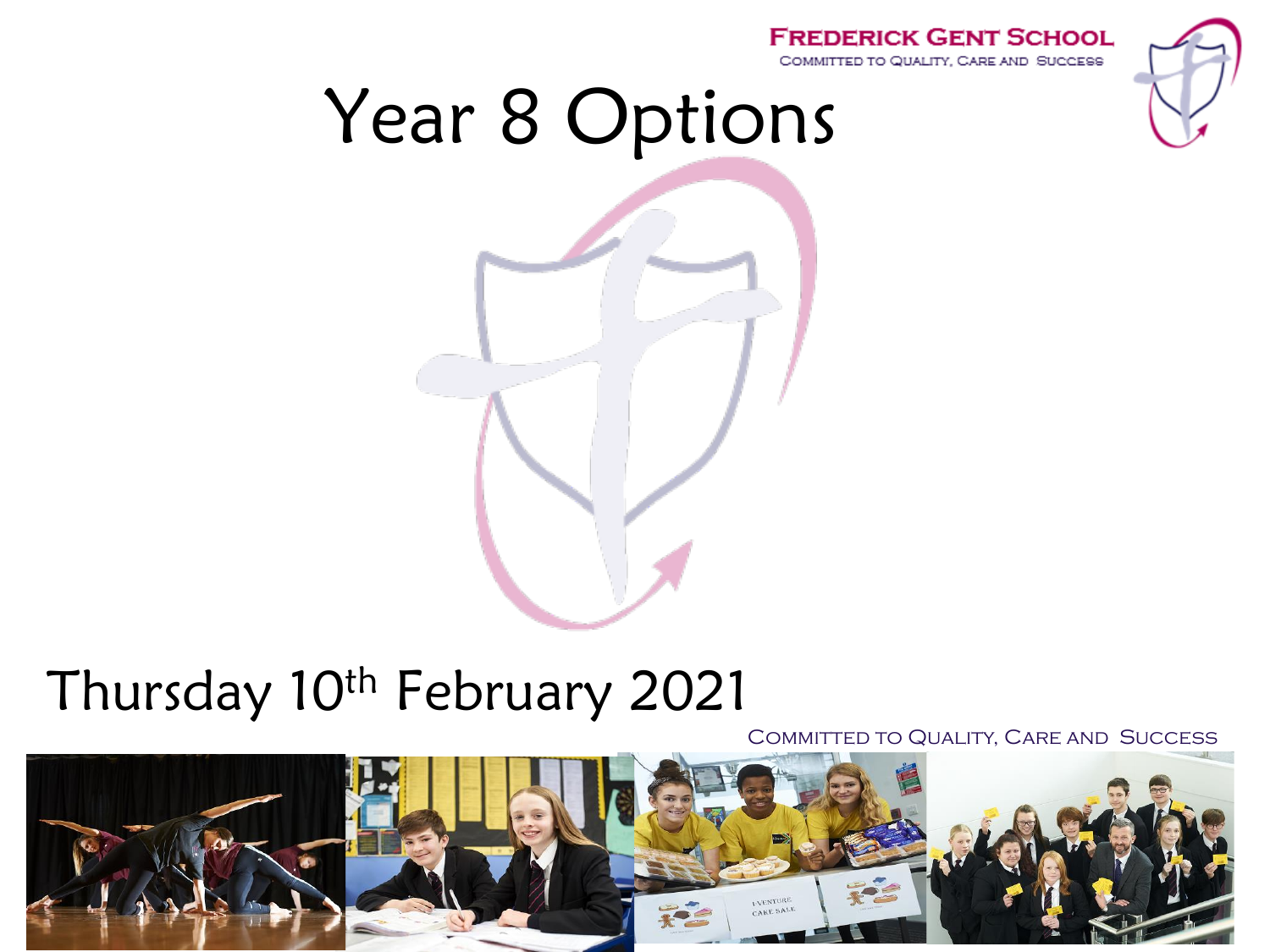# Welcome

- The preferences process
- Curriculum for Years 9-11
- GCSE and equivalent examinations information
- Advice to students on making choices
- Optional choices general information
- How to complete choices on-line

Committed to Quality, Care and Success

RICK GENT SCHOOL OUALITY CARE AND SUCCESS

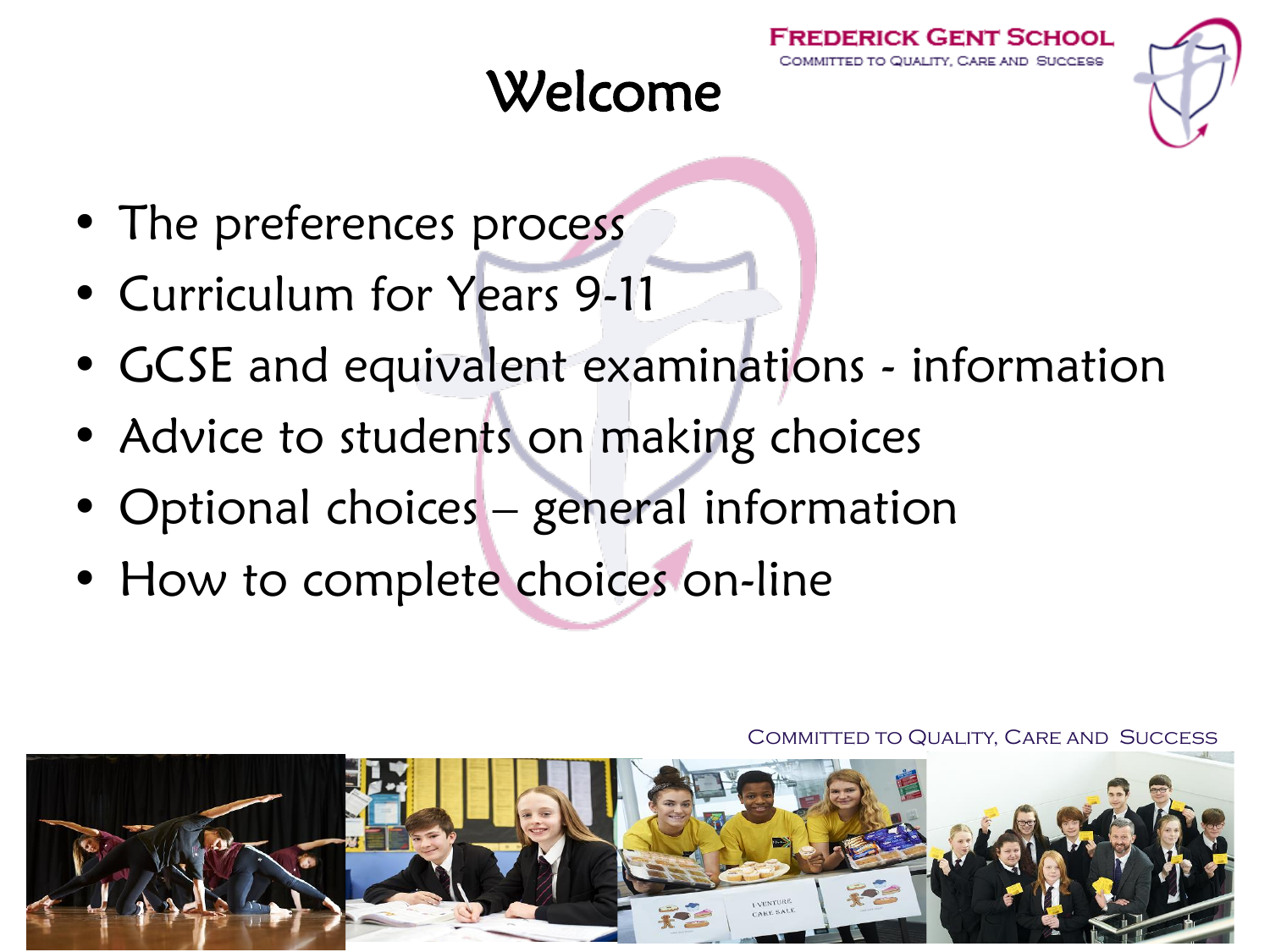# Welcome





The curriculum at Frederick Gent School.

- Deliver
- Develop
- **Discover**

## Over 85% of parents agree or strongly agree that the school has a good range of subjects.

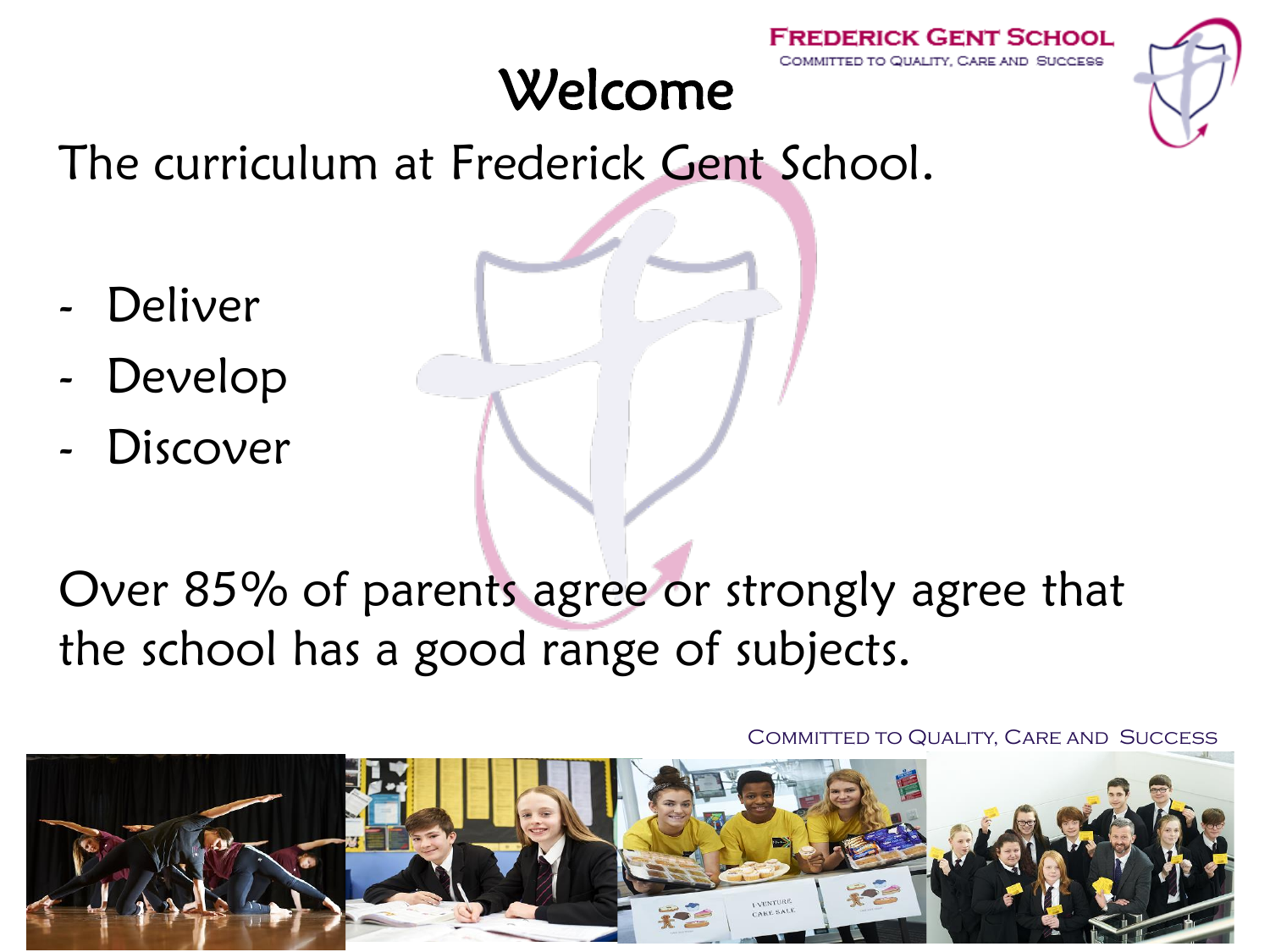# The Options Process

- Options information distributed to all families, on the school website and presentation on Thursday 10<sup>th</sup> February.
- Parents' subject Consultation Evening on Thursday 17th March.
- Option choices should be made on-line using Parent App.
- Students are asked to select a subject and a reserve from each block.
- Choices can be completed between Friday 18<sup>th</sup> and Friday 25<sup>th</sup> March.

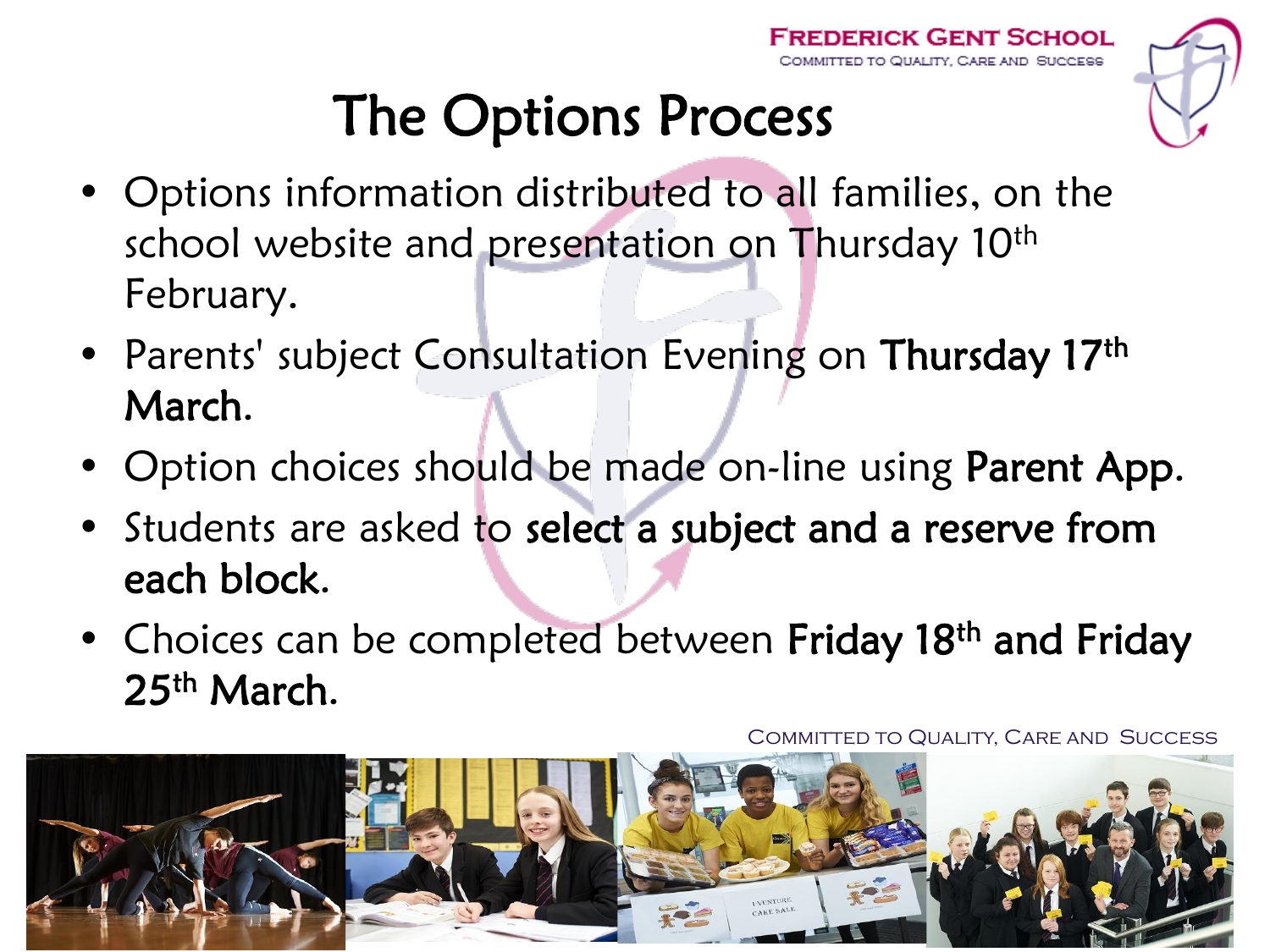

# Curriculum for Year 9

English language and English literature

Mathematics (including statistics)

Combined science (unless chosen triple science)

Continue with National Curriculum subjects of computer science, MFL and DT

Carousel – humanities (history, geography, RS)

PE

PSHE

Accelerated Reader

4 option subjects

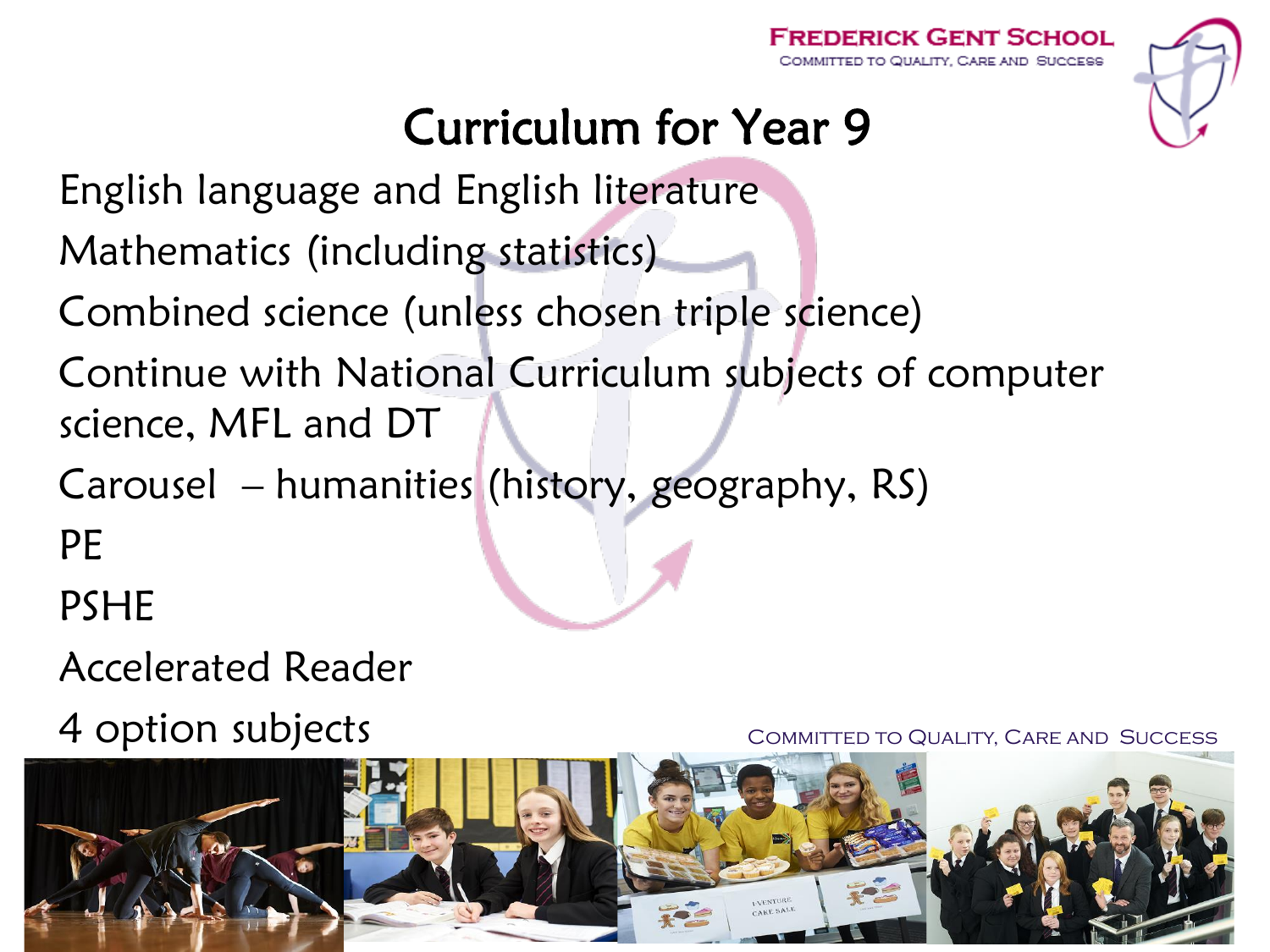



### Curriculum for Years 10 and 11

English language and English literature Mathematics (including statistics) Combined science (unless chosen triple science) PE PSHE 4 option subjects

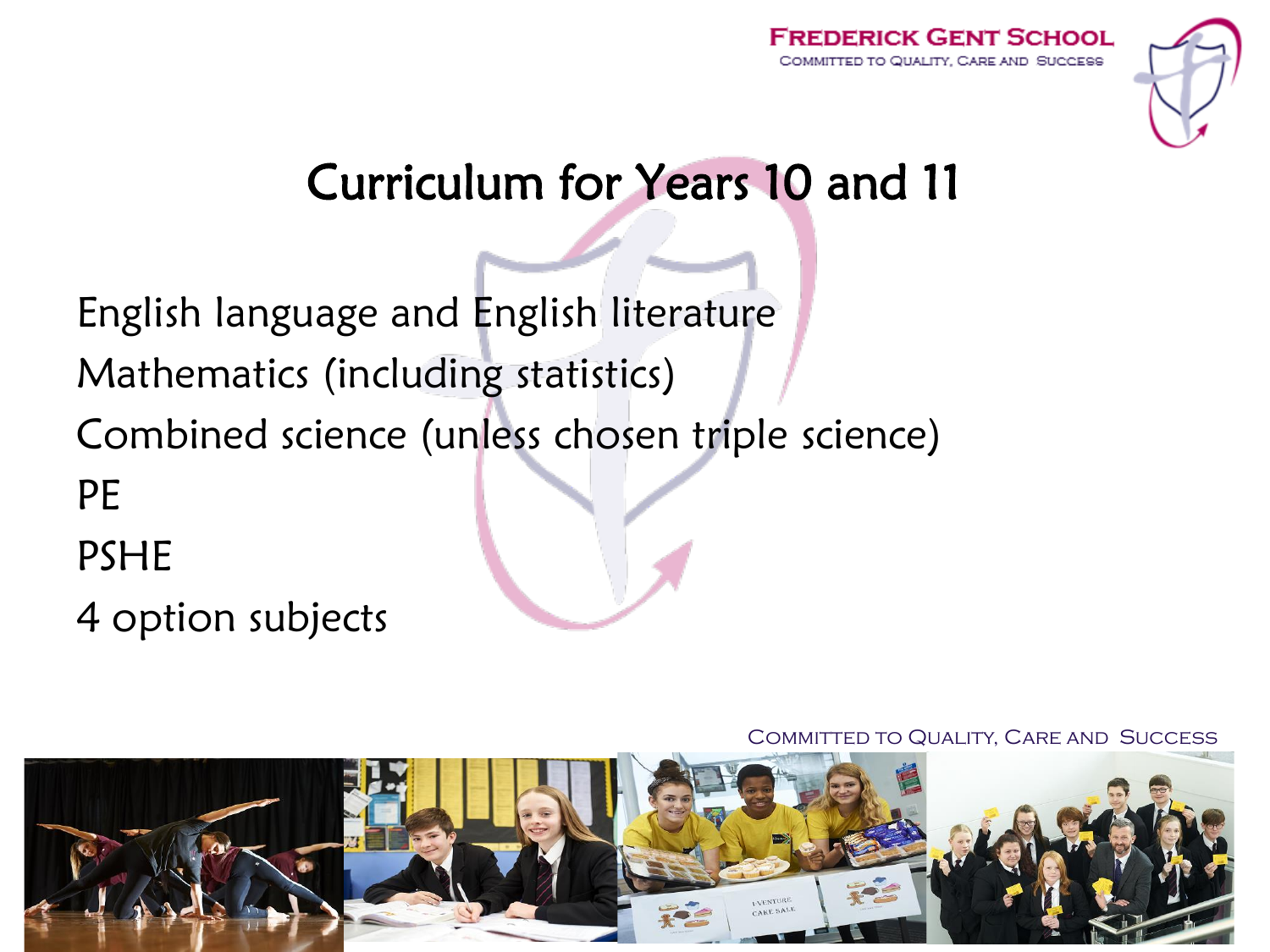### **GCSEs and equivalents** FREDERICK GENT SCHOOL



| Subject                   | Qualification     | Exam Board      | Subject          | Tiering?     | <b>NEA</b>     |
|---------------------------|-------------------|-----------------|------------------|--------------|----------------|
|                           |                   |                 | Code             |              |                |
| Art                       | <b>GCSE</b>       | AQA             | 8201             | $\mathsf{N}$ | Y              |
| <b>Computer Science</b>   | <b>GCSE</b>       | <b>AQA</b>      | 8520             | N            | N              |
| Construction              | BTEC Level 1/2    | <b>PEARSON</b>  | 603/7051/8       | N            | Υ              |
| Dance                     | <b>GCSE</b>       | <b>AQA</b>      | 8236             | N            | Ÿ              |
| Design &                  | <b>GCSE</b>       | EDEXCEL/PEARSON | 1DT <sub>0</sub> | N            | Υ              |
| Technology                |                   |                 |                  |              |                |
| Food                      | <b>GCSE</b>       | AQA             | 8585             | $\mathsf{N}$ | Υ              |
| French                    | <b>GCSE</b>       | AQA             | 8658             | Y            | N              |
| Geography                 | <b>GCSE</b>       | AQA             | 8035             | $\mathsf{N}$ | N              |
| German                    | <b>GCSE</b>       | AQA             | 8668             | Υ            | N              |
| History                   | <b>GCSE</b>       | <b>PEARSON</b>  | 1H10             | N            | N              |
| Cambridge National        | <b>VOCATIONAL</b> | <b>OCR</b>      | J817             | N            | Υ              |
| <b>Creative IMedia</b>    |                   |                 |                  |              |                |
| Music                     | BTEC Level 1/2    | <b>EDEXCEL</b>  | <b>FYA80</b>     | $\mathsf{N}$ | Ÿ              |
| Photograpahy              | <b>GCSE</b>       | AQA             | 8206             | N            | Y              |
| PE (Physical              | <b>GCSE</b>       | <b>OCR</b>      | J587             | $\mathsf{N}$ | Υ              |
| Education)                |                   |                 |                  |              |                |
| <b>Cambridge National</b> | <b>VOCATIONAL</b> | <b>OCR</b>      | <b>J828</b>      | N            | $\overline{Y}$ |
| <b>Sports Science</b>     |                   |                 |                  |              |                |
| Travel & Tourism          | BTEC Level 1/2    | <b>PEARSON</b>  | 603/3038/7       | $\mathsf{N}$ | Υ              |
| Triple Science (3         | <b>GCSE</b>       | <b>AQA</b>      | 8461             | Y            | N              |
| GCSEs in Biology,         |                   |                 | 8462             |              |                |
| Chemistry and             |                   |                 | 8463             |              |                |
| Physics)                  |                   |                 |                  |              |                |









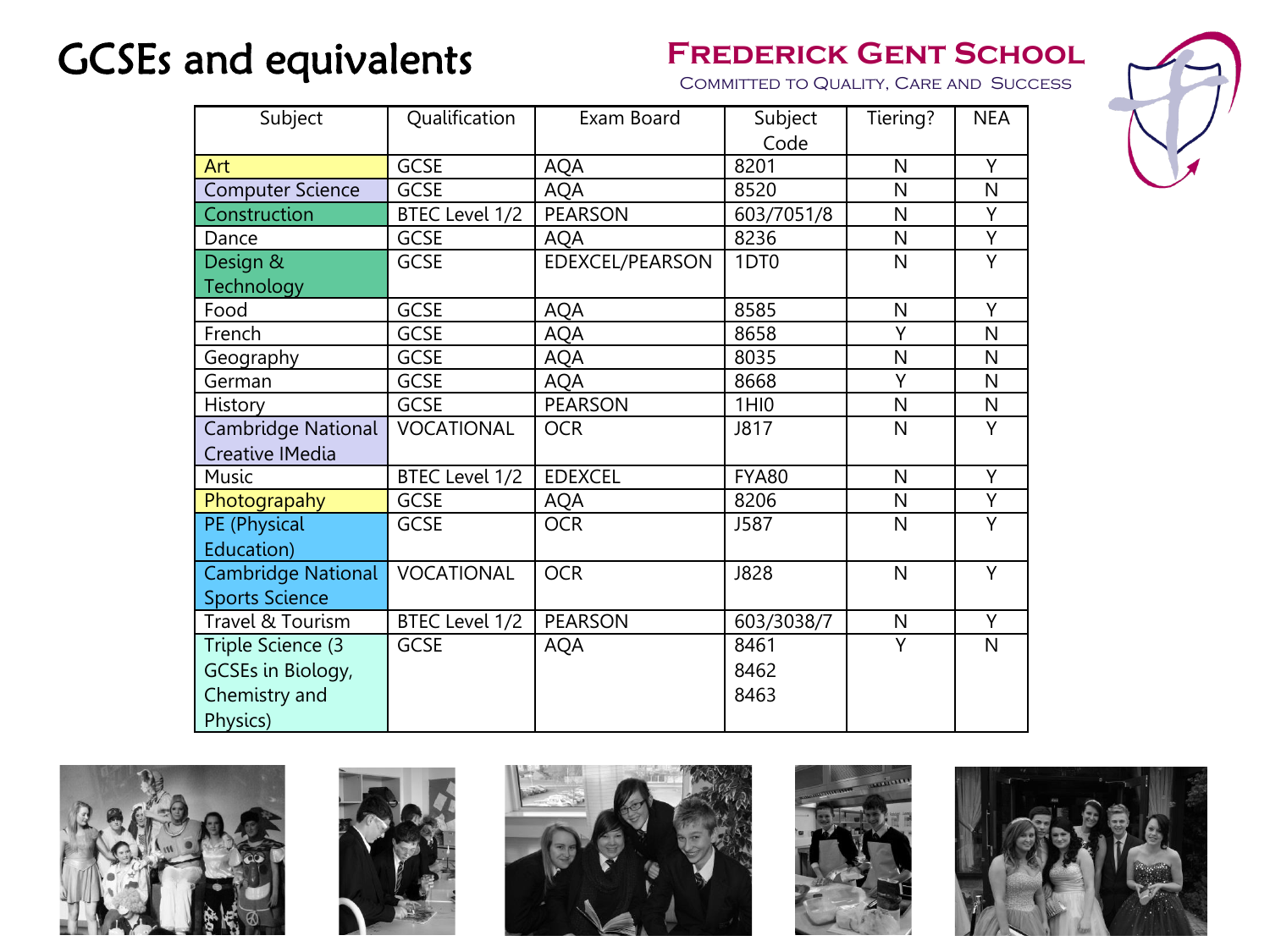

# Making choices – what students should consider

- What subjects do you like?
- What are you good at?
- What have you been recommended to do?
- What do you need? How far ahead have you looked? Is your choice flexible?
- Don't avoid subjects because you think it will be difficult – all GCSEs require a great deal of work and effort.
- Don't choose a subject because you like your current teacher or your friends have chosen the same.

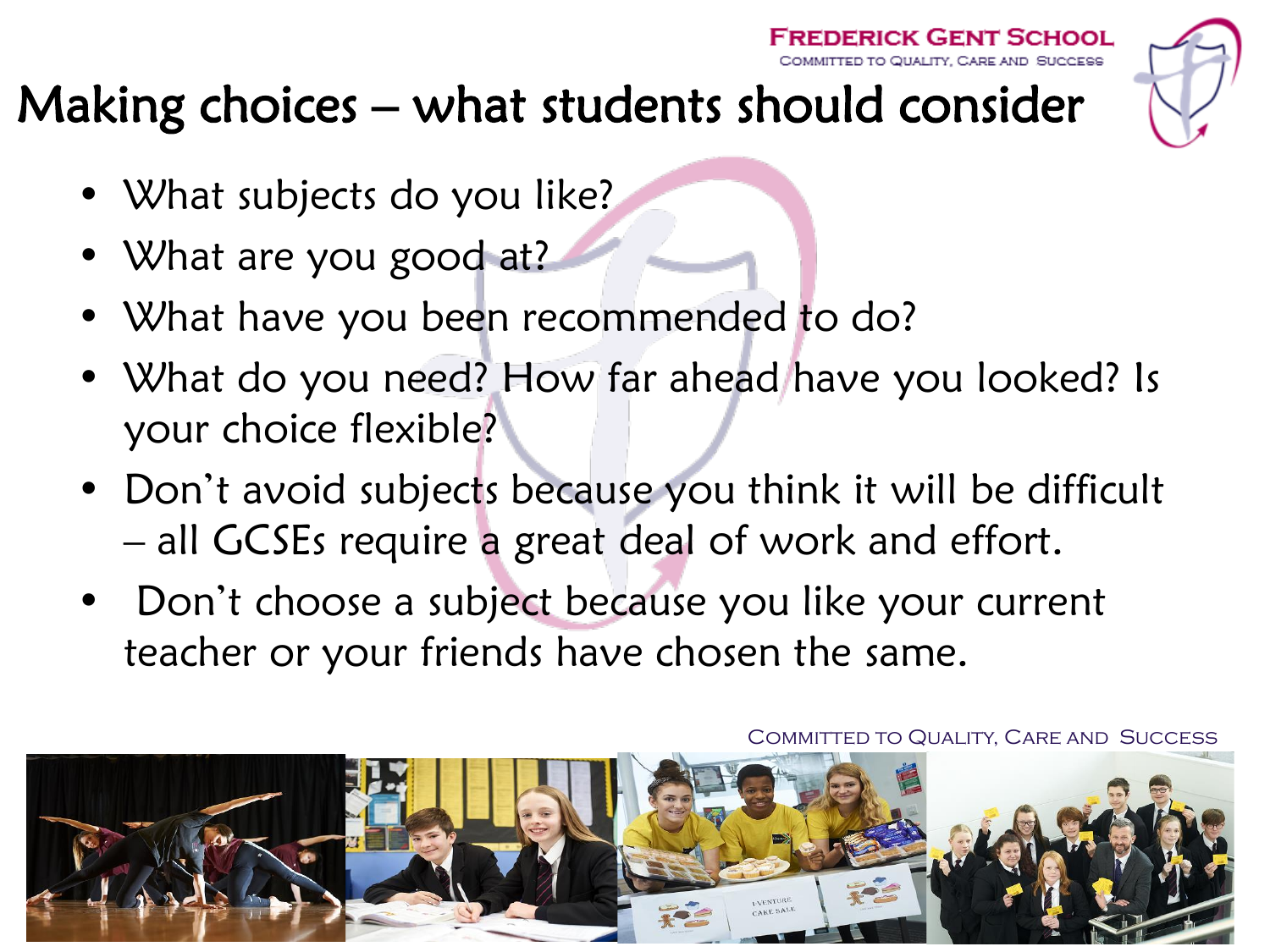### Optional subjects – general information

**FREDERICK GENT SCHOOL** COMMITTED TO QUALITY, CARE AND SUCCESS

|                  | <b>OPTION 1</b>  | <b>OPTION 2</b>         | <b>OPTION 3</b>     | $\sim$<br><b>OPTION 4</b> |
|------------------|------------------|-------------------------|---------------------|---------------------------|
| Set 1 and        | • Triple Science |                         |                     |                           |
| Set 2<br>science | (1 group)        |                         |                     |                           |
| Other<br>science | $\bullet$ French | • French                | $\bullet$ Art*      | • Music                   |
| sets             | Geography<br>٠   | Photography*<br>٠       | • Construction*     | • Photography*            |
|                  | • History        | $\bullet$ Art*          | $\bullet$ ADT*      | Construction*<br>٠        |
|                  |                  | Travel and Tourism<br>٠ | • Computer Science* | $\bullet$ ADT*            |
|                  |                  | • PE/Sports Science     | $\bullet$ IMedia*   | Computer Science*<br>٠    |
|                  |                  | Dance<br>٠              | • History           | IMedia*<br>٠              |
|                  |                  |                         | $\bullet$ Food      | Geography<br>٠            |
|                  |                  |                         |                     | $\bullet$ Food            |
| Reserve          |                  |                         |                     |                           |
| Choice           |                  |                         |                     |                           |

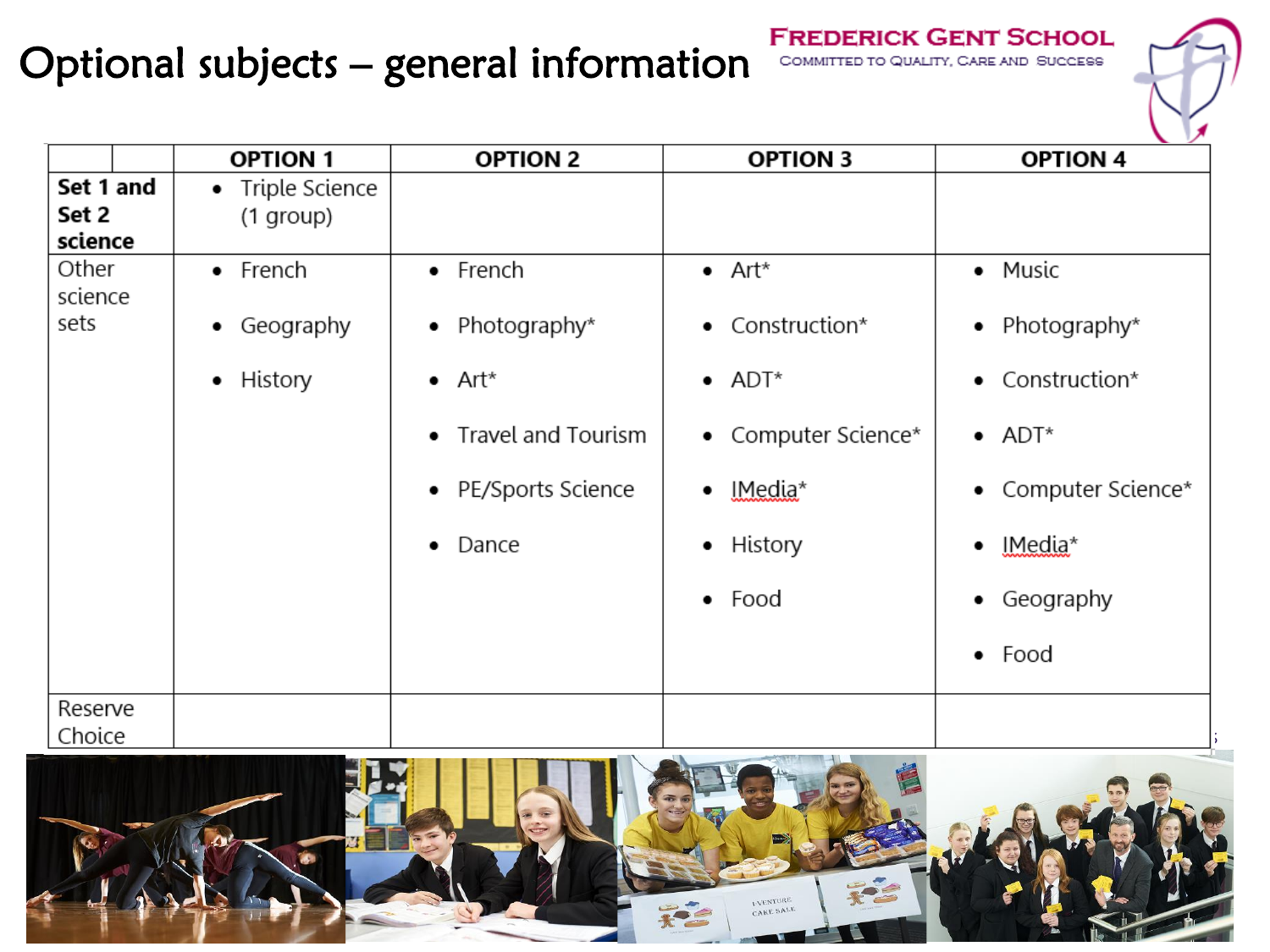### Optional subjects – general information



- A balance of choices from the Arts, Technologies and Humanities, may be beneficial, as may be consideration of a balance of the more/less practical options.
- Timetable constraints and competition for places may affect opportunities in some optional subjects.
- For PE, we will ask for a general expression of interest and then match students as suitable to either GCSE PE or sport science
- There will be a criteria for selection.
- We ask for reserve preference choices in each block
- Some subjects may incur costs in respect of resources for controlled assessments, necessary curriculum trips or fieldwork, e.g. Food preparation and nutrition, Design & Technology, Geography, Art, Dance etc.

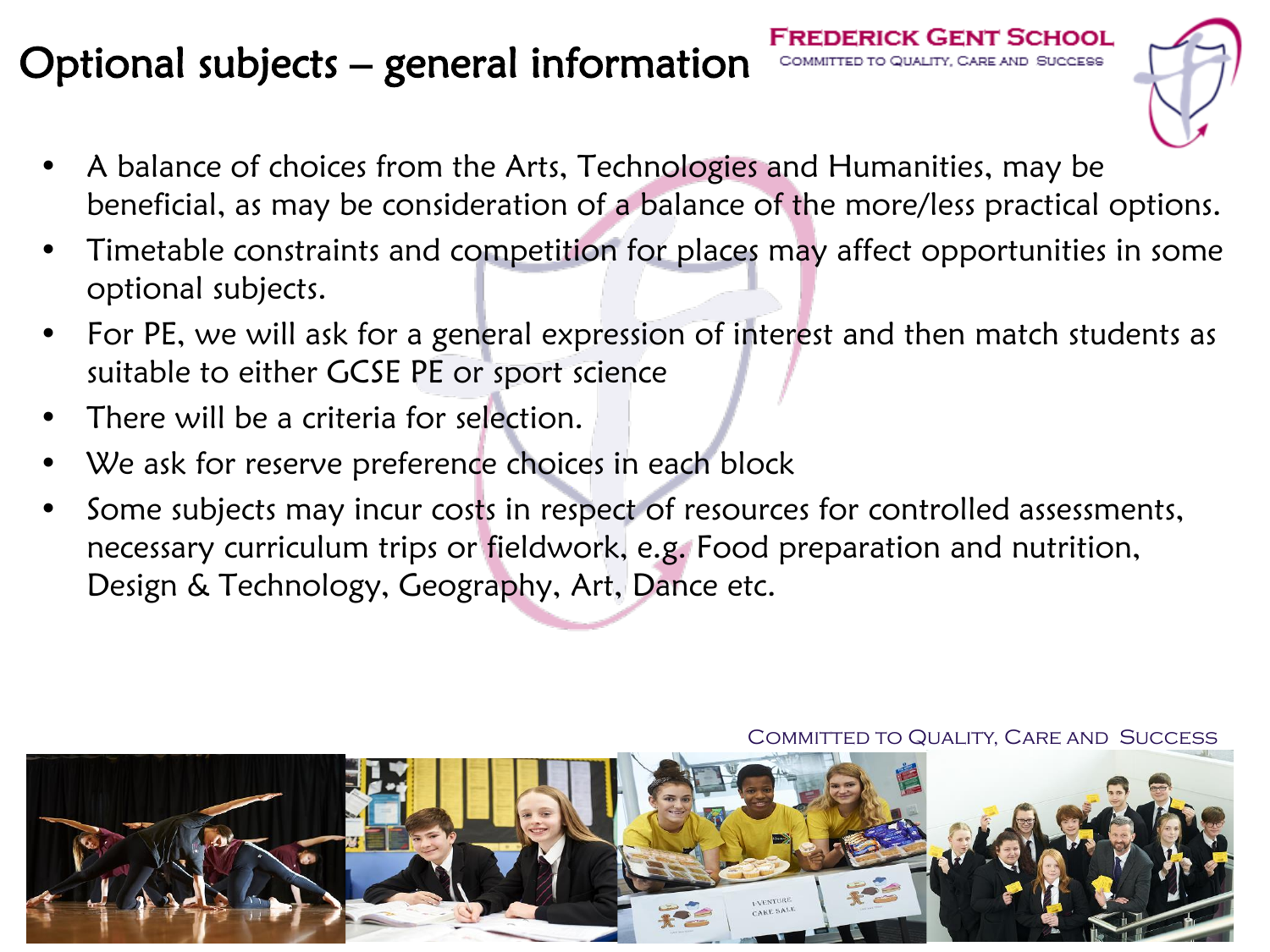### **Frederick Gent School** Committed to Quality, Care and Success How to make your choices using Parent App: Step 1

• Sign in to parent app and click 'SIMS Options'

• This re-directs you to the SIMS Options page. Sign in with the on-line service that you use to access Parent App.





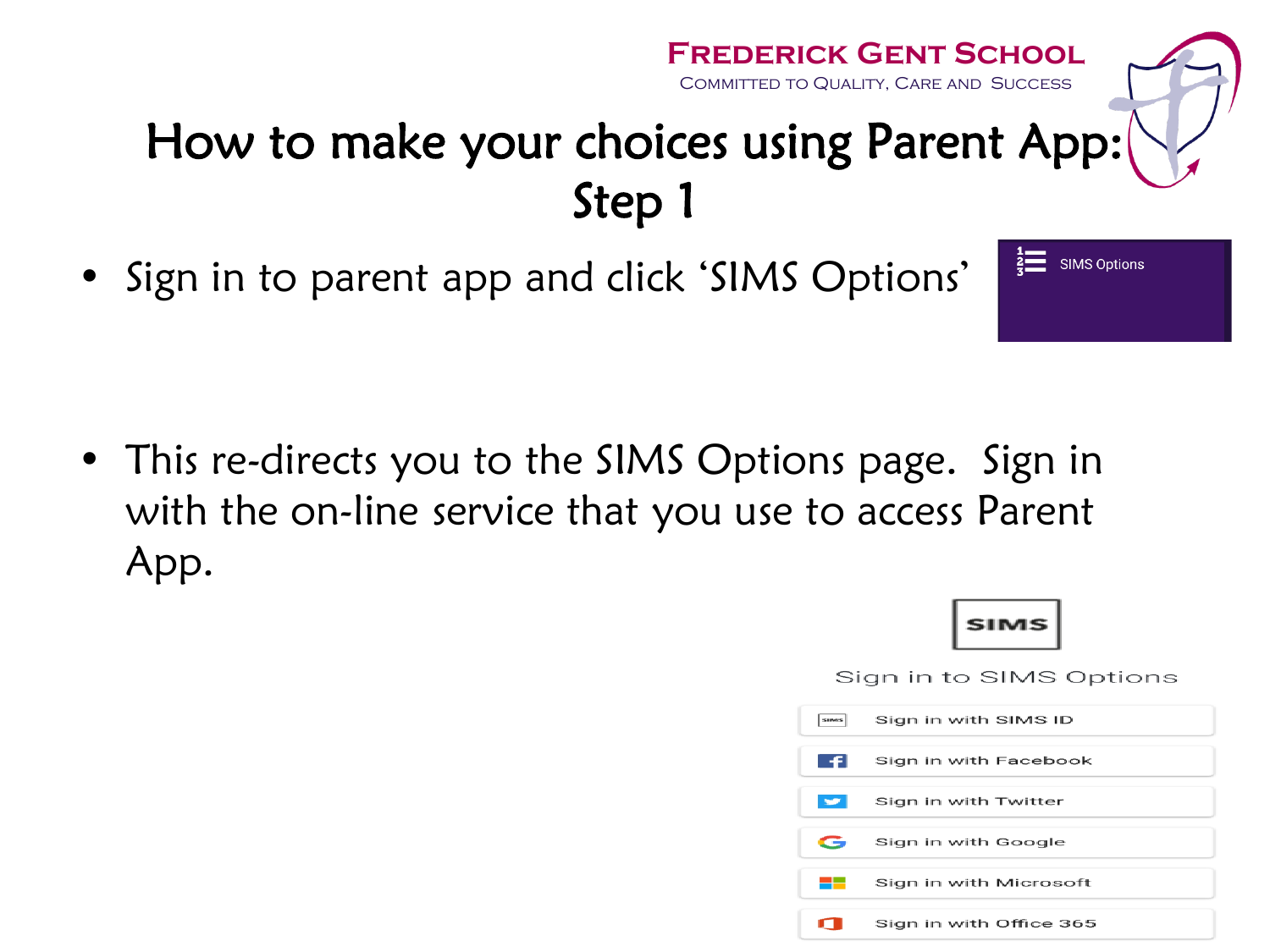Committed to Quality, Care and Success

| Student Choices - Grace Allen (100541)<br>Q<br>$\bullet$<br><b>ISI</b> Hide Notes<br>Show Notes<br>Save                                                                                                                   |                                                                                     | <b>Plan Status Design</b>                                                                                                                                                                                     |
|---------------------------------------------------------------------------------------------------------------------------------------------------------------------------------------------------------------------------|-------------------------------------------------------------------------------------|---------------------------------------------------------------------------------------------------------------------------------------------------------------------------------------------------------------|
| <b>Options</b><br>You need to choose 4 subjects and 4 reserves, you should choose 1 subject and 1 reserve from each option block.<br>Please be aware that students may choose one of the following subjects but not both. |                                                                                     | To change your order of preference select a choice and click the<br>position in the list you would like to move it to.<br>No courses selected.                                                                |
| Art or Photography<br><b>Design and Technology or BTEC Construction</b><br><b>GCSE PE or Cambridge National Sports Science</b><br>Please refer to the help guide that has been sent home, on how to select your options.  |                                                                                     | My Reserves in Order of Preference<br>(Total Reserves: 0)<br>To change your order of preference select a reserve and click the<br>position in the list you would like to move it to.<br>No reserves selected. |
| You have chosen 0 of 1<br>courses and 0 of 1<br>reserves from this list<br>French General<br>Reserve<br><b>O</b> This course is also available in option 2<br><b>History</b> General<br>Reserve                           | Geography General<br>Reserve<br>Triple Science Other<br>Reserve                     |                                                                                                                                                                                                               |
| option 2<br>You have chosen 0 of 1<br>courses and 0 of 1<br>reserves from this list                                                                                                                                       |                                                                                     |                                                                                                                                                                                                               |
| Art GCSE Full Course<br>Reserve<br>This course is also available in Option 3<br>French General<br>Reserve<br>This course is also available in option 1                                                                    | Dance GCSE Full Course<br>Reserve<br>Physical Education GCSE Full Course<br>Reserve |                                                                                                                                                                                                               |
| Photography GCSE Full Course<br>Reserve<br>This course is also available in Option 4                                                                                                                                      | Reserve<br>Sport Science Cambridge Nationals Award Level 1 & 2                      |                                                                                                                                                                                                               |

Travel BTEC Award Level 1 & 2

Reserve

How to make your choices using Parent App:

Step 2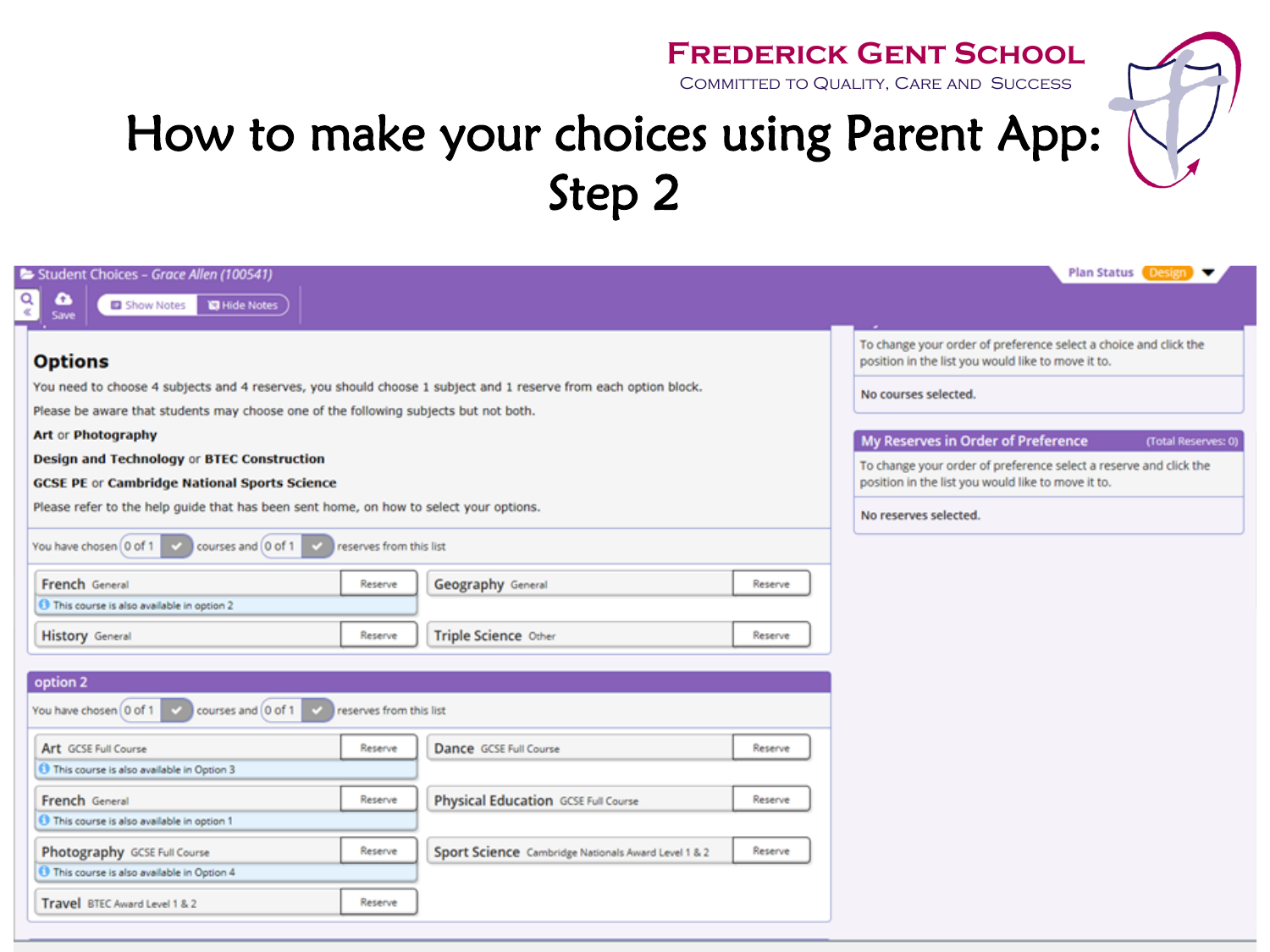Committed to Quality, Care and Success



### Selected options appear in the right-hand window

| option 1                                                                                                                                      | My Choices in Order of Preference<br>(Total Choices: 1)                                                                 |
|-----------------------------------------------------------------------------------------------------------------------------------------------|-------------------------------------------------------------------------------------------------------------------------|
| <b>Options</b>                                                                                                                                | To change your order of preference select a choice and click the<br>position in the list you would like to move it to.  |
| You need to choose 4 subjects and 4 reserves, you should choose 1 subject and 1 reserve from each option block.                               | Art                                                                                                                     |
| Please be aware that students may choose one of the following subjects but not both.                                                          | <b>GCSE Full Course option 2</b>                                                                                        |
| Art or Photography                                                                                                                            |                                                                                                                         |
| <b>Design and Technology or BTEC Construction</b>                                                                                             | My Reserves in Order of Preference<br>(Total Reserves: 0)                                                               |
| <b>GCSE PE or Cambridge National Sports Science</b><br>Please refer to the help guide that has been sent home, on how to select your options. | To change your order of preference select a reserve and click the<br>position in the list you would like to move it to. |
| You have chosen 0 of 1<br>courses and 0 of 1<br>reserves from this list                                                                       | No reserves selected.                                                                                                   |
| French General<br><b>Geography General</b><br>Reserve<br>Reserve<br><b>O</b> This course is also available in option 2                        |                                                                                                                         |
| Triple Science Other<br><b>History</b> General<br>Reserve<br>Reserve                                                                          |                                                                                                                         |
| option 2                                                                                                                                      |                                                                                                                         |
| You have chosen [1 of 1   v<br>courses and 0 of 1<br>reserves from this list                                                                  |                                                                                                                         |
| <b>Art GCSE Full Course</b><br>Dance GCSE Full Course<br>Reserve<br>Reserve                                                                   |                                                                                                                         |
| <b>O</b> This course is also available in Option 3                                                                                            |                                                                                                                         |
| French General<br>Physical Education GCSE Full Course<br>Reserve<br>Reserve                                                                   |                                                                                                                         |
| <b>O</b> This course is also available in option 1                                                                                            | $\checkmark$                                                                                                            |
|                                                                                                                                               |                                                                                                                         |

×B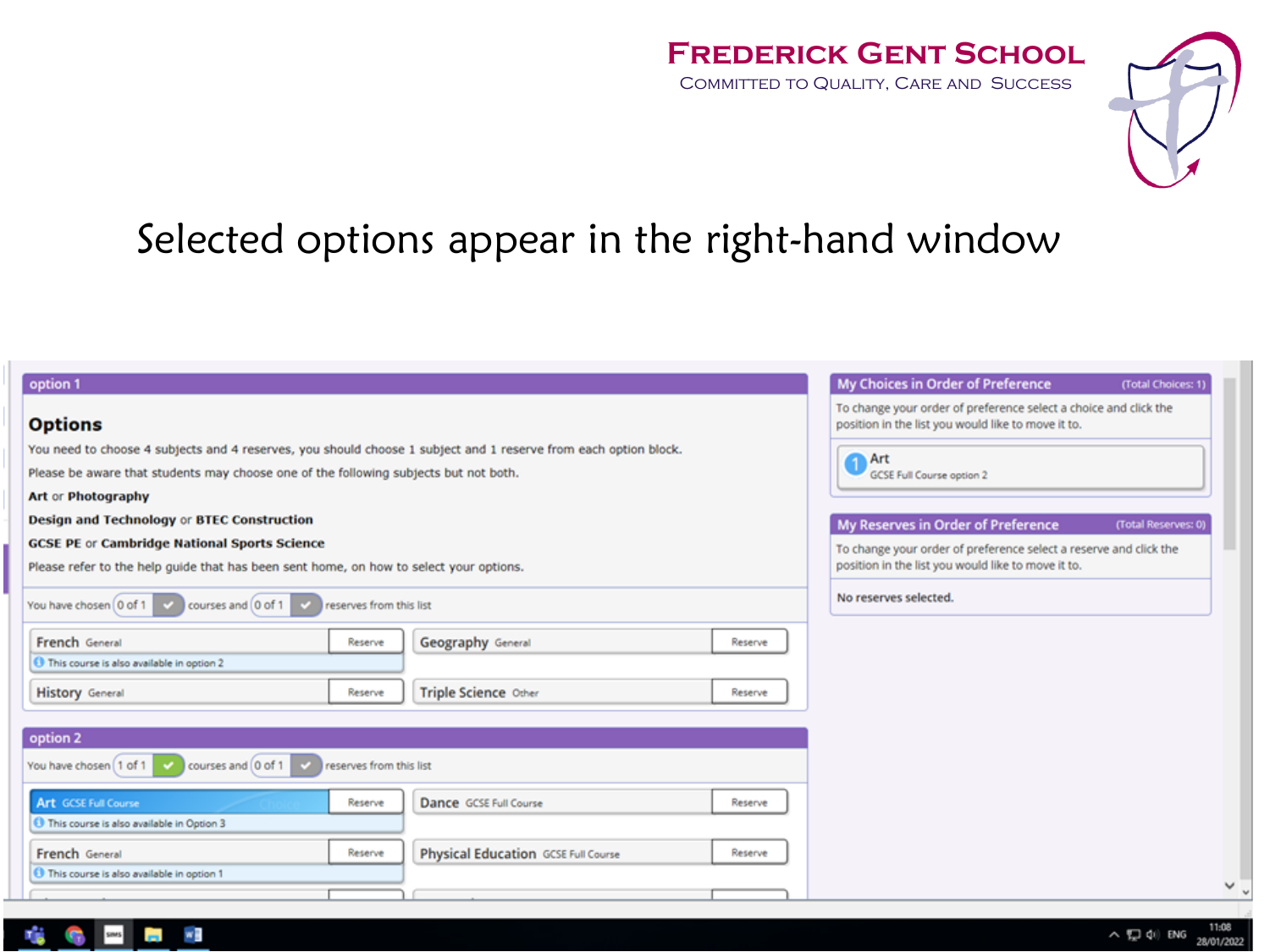Committed to Quality, Care and Success



### How to make your reserve choice using Parent App: Step 3

|                                                                                                                 |                                                     |         | <b>FIGHT SLOVES WEIGHTS</b>                                                                                             |
|-----------------------------------------------------------------------------------------------------------------|-----------------------------------------------------|---------|-------------------------------------------------------------------------------------------------------------------------|
| Student Choices - Grace Allen (100541)<br>œ<br><b>ICI</b> Hide Notes<br>Show Notes                              |                                                     |         |                                                                                                                         |
| Save                                                                                                            |                                                     |         |                                                                                                                         |
| <b>Options</b>                                                                                                  |                                                     |         | To change your order of preference select a choice and click the<br>position in the list you would like to move it to.  |
| You need to choose 4 subjects and 4 reserves, you should choose 1 subject and 1 reserve from each option block. |                                                     |         | No courses selected.                                                                                                    |
| Please be aware that students may choose one of the following subjects but not both.                            |                                                     |         |                                                                                                                         |
| Art or Photography                                                                                              |                                                     |         | My Reserves in Order of Preference<br>(Total Reserves: 0)                                                               |
| Design and Technology or BTEC Construction<br><b>GCSE PE or Cambridge National Sports Science</b>               |                                                     |         | To change your order of preference select a reserve and click the<br>position in the list you would like to move it to. |
| Please refer to the help guide that has been sent home, on how to select your options.                          |                                                     |         | No reserves selected.                                                                                                   |
| You have chosen 0 of 1<br>courses and 0 of 1<br>reserves from this list                                         |                                                     |         |                                                                                                                         |
| French General<br>Reserve                                                                                       | Geography General                                   | Reserve |                                                                                                                         |
| This course is also available in option 2                                                                       |                                                     |         |                                                                                                                         |
| <b>History</b> General<br>Reserve                                                                               | Triple Science Other                                | Reserve |                                                                                                                         |
| option 2                                                                                                        |                                                     |         |                                                                                                                         |
| You have chosen 0 of 1<br>courses and 0 of 1<br>reserves from this list                                         |                                                     |         |                                                                                                                         |
| Art GCSE Full Course<br>Reserve                                                                                 | Dance GCSE Full Course                              | Reserve |                                                                                                                         |
| <b>O</b> This course is also available in Option 3                                                              |                                                     |         |                                                                                                                         |
| French General<br>Reserve                                                                                       | Physical Education GCSE Full Course                 | Reserve |                                                                                                                         |
| This course is also available in option 1                                                                       |                                                     |         |                                                                                                                         |
| Photography GCSE Full Course<br>Reserve                                                                         | Sport Science Cambridge Nationals Award Level 1 & 2 | Reserve |                                                                                                                         |
| This course is also available in Option 4                                                                       |                                                     |         |                                                                                                                         |
| Travel BTEC Award Level 1 & 2<br>Reserve                                                                        |                                                     |         |                                                                                                                         |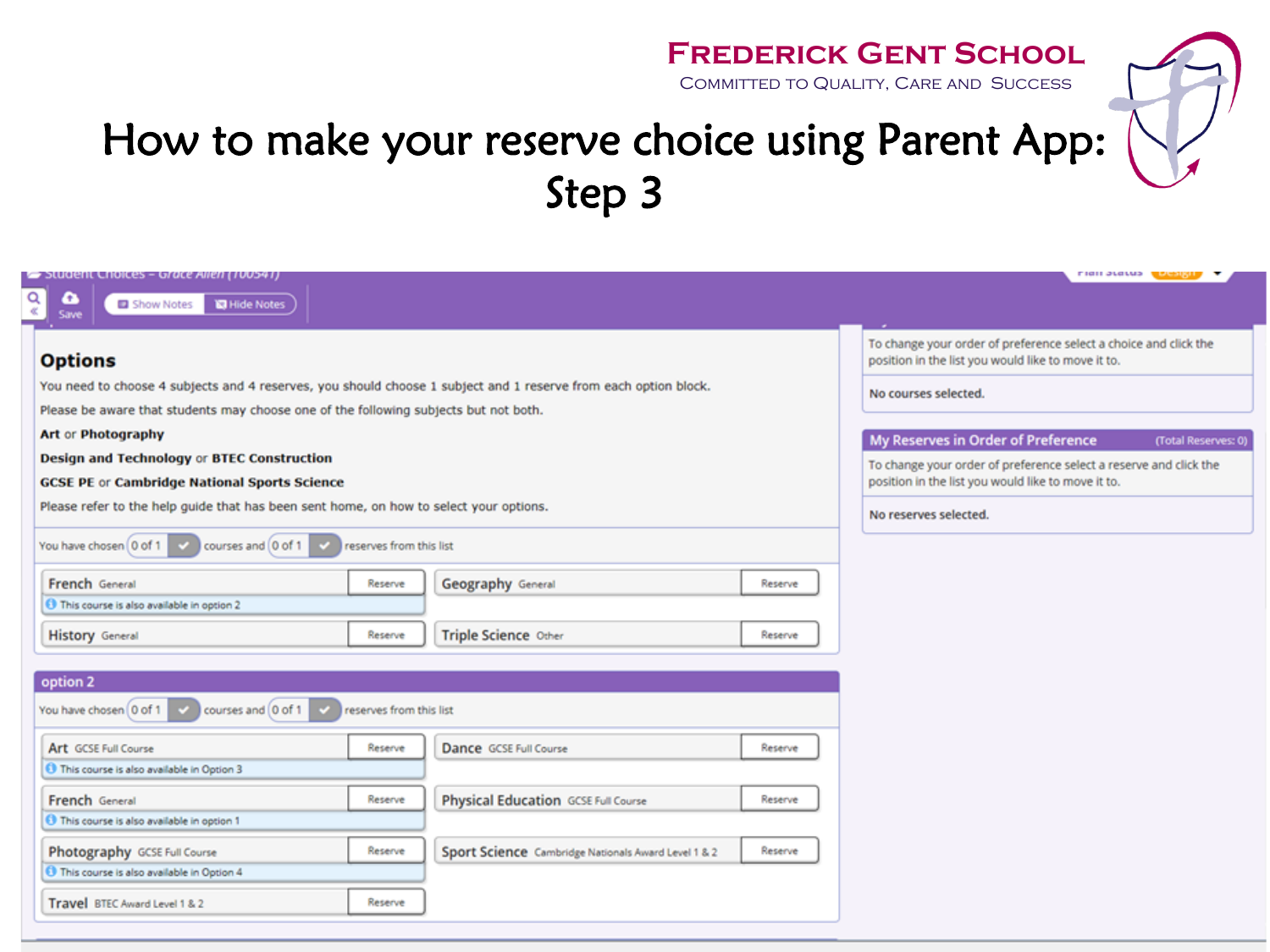Committed to Quality, Care and Success

### How to make your reserve choice using Parent App: Step 4

| <b>Options</b>                                                                         |                                                     |                                                                                                                 |                           | To change your order or preference select a choice and click the<br>position in the list you would like to move it to.  |  |  |
|----------------------------------------------------------------------------------------|-----------------------------------------------------|-----------------------------------------------------------------------------------------------------------------|---------------------------|-------------------------------------------------------------------------------------------------------------------------|--|--|
|                                                                                        |                                                     | You need to choose 4 subjects and 4 reserves, you should choose 1 subject and 1 reserve from each option block. |                           | Art                                                                                                                     |  |  |
| Please be aware that students may choose one of the following subjects but not both.   |                                                     |                                                                                                                 | GCSE Full Course option 2 |                                                                                                                         |  |  |
| Art or Photography                                                                     |                                                     |                                                                                                                 |                           |                                                                                                                         |  |  |
| Design and Technology or BTEC Construction                                             |                                                     |                                                                                                                 |                           | French<br>Э<br>General option 1                                                                                         |  |  |
| <b>GCSE PE or Cambridge National Sports Science</b>                                    |                                                     |                                                                                                                 |                           |                                                                                                                         |  |  |
| Please refer to the help quide that has been sent home, on how to select your options. |                                                     |                                                                                                                 |                           | Design and Technology<br>GCSE Full Course Option 3                                                                      |  |  |
| You have chosen   1 of 1<br>courses and [1 of 1                                        | reserves from this list                             |                                                                                                                 |                           | Food                                                                                                                    |  |  |
| <b>French General</b>                                                                  | Reserve                                             | <b>Geography General</b>                                                                                        | Reserve                   | GCSE Full Course Option 4                                                                                               |  |  |
| 1 This course is also available in option 2                                            |                                                     |                                                                                                                 |                           |                                                                                                                         |  |  |
| <b>History</b> General                                                                 | Reserve                                             | Triple Science Other                                                                                            | Reserve                   | My Reserves in Order of Preference<br>(Total Reserves: 4)                                                               |  |  |
|                                                                                        |                                                     |                                                                                                                 |                           | To change your order of preference select a reserve and click the<br>position in the list you would like to move it to. |  |  |
| option 2                                                                               |                                                     |                                                                                                                 |                           | Dance                                                                                                                   |  |  |
| courses and [1 of 1<br>You have chosen [1 of 1]                                        | reserves from this list                             |                                                                                                                 |                           | GCSE Full Course option 2                                                                                               |  |  |
| Art GCSE Full Course                                                                   | <b>Dance</b> GCSE Full Course<br>Reserve<br>Reserve |                                                                                                                 | Geography                 |                                                                                                                         |  |  |
| This course is also available in Option 3                                              |                                                     |                                                                                                                 |                           | General option 1                                                                                                        |  |  |
| French General                                                                         | Reserve                                             | Physical Education GCSE Full Course                                                                             | Reserve                   | <b>Creative Media</b>                                                                                                   |  |  |
| Vou have selected this course in option 1                                              |                                                     |                                                                                                                 |                           | BTEC Award Level 1 & 2 Option 3                                                                                         |  |  |
| Photography GCSE Full Course                                                           | Reserve                                             | Sport Science Cambridge Nationals Award Level 1 & 2                                                             | Reserve                   | Music                                                                                                                   |  |  |
| This course is also available in Option 4                                              |                                                     |                                                                                                                 |                           | BTEC Award Level 1 & 2 Option 4                                                                                         |  |  |
| Travel BTEC Award Level 1 & 2                                                          | Reserve.                                            |                                                                                                                 |                           |                                                                                                                         |  |  |

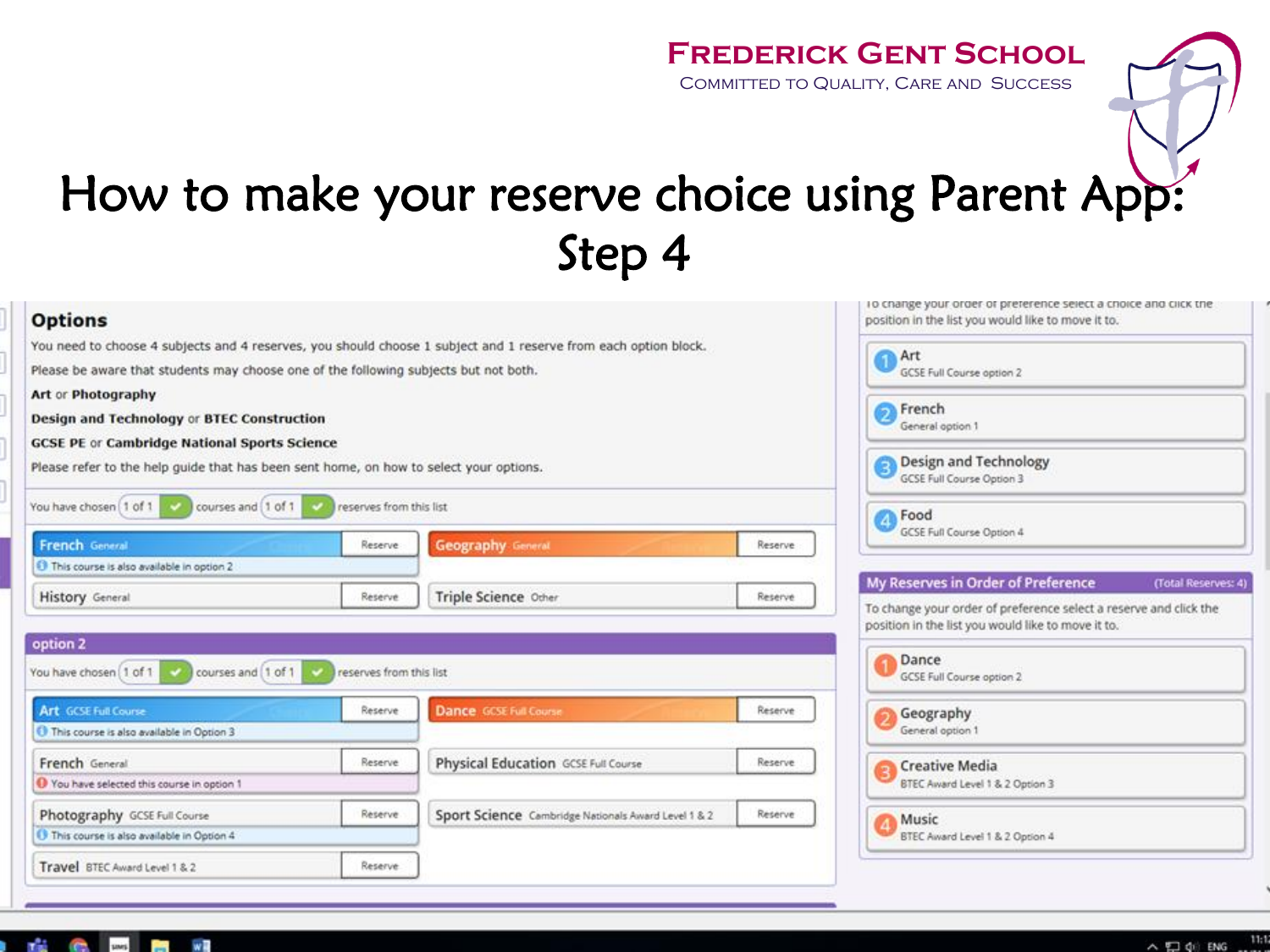COMMITTED TO QUALITY, CARE AND SUCCESS



### You should end up with 4 choice and 4 reserves in the right-hand window



position in the list you would like to move it to.

GCSE Full Course option 2

**Design and Technology** GCSE Full Course Option 3

GCSE Full Course Option 4

Art

ő.

French

Food 4

General option 1









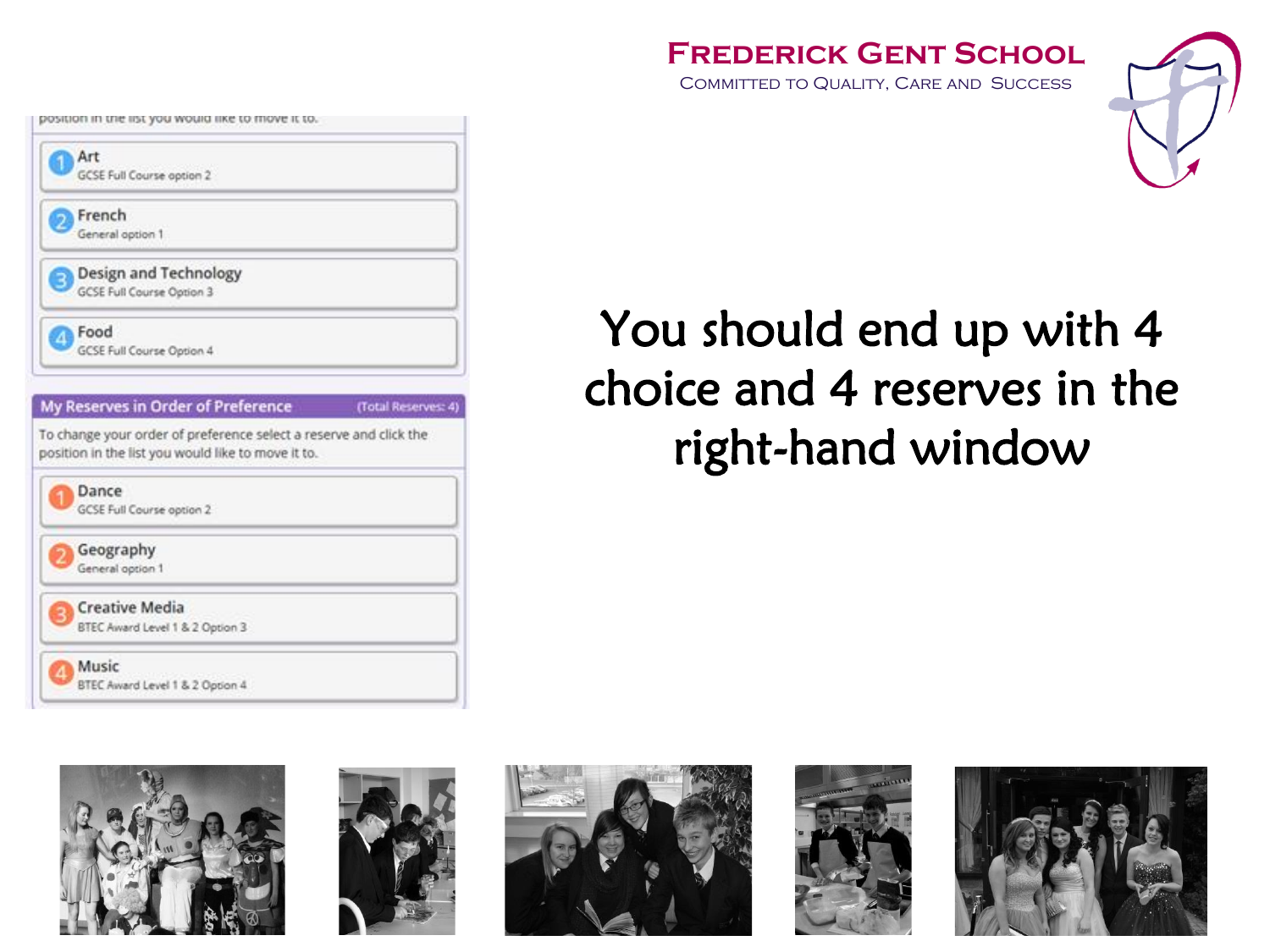

- To complete your choices, click the save button at the top of the screen.
- All of this information is provided for you in the preferences booklet









**Frederick Gent School** COMMITTED TO QUALITY, CARE AND SUCCESS









# Final Step…